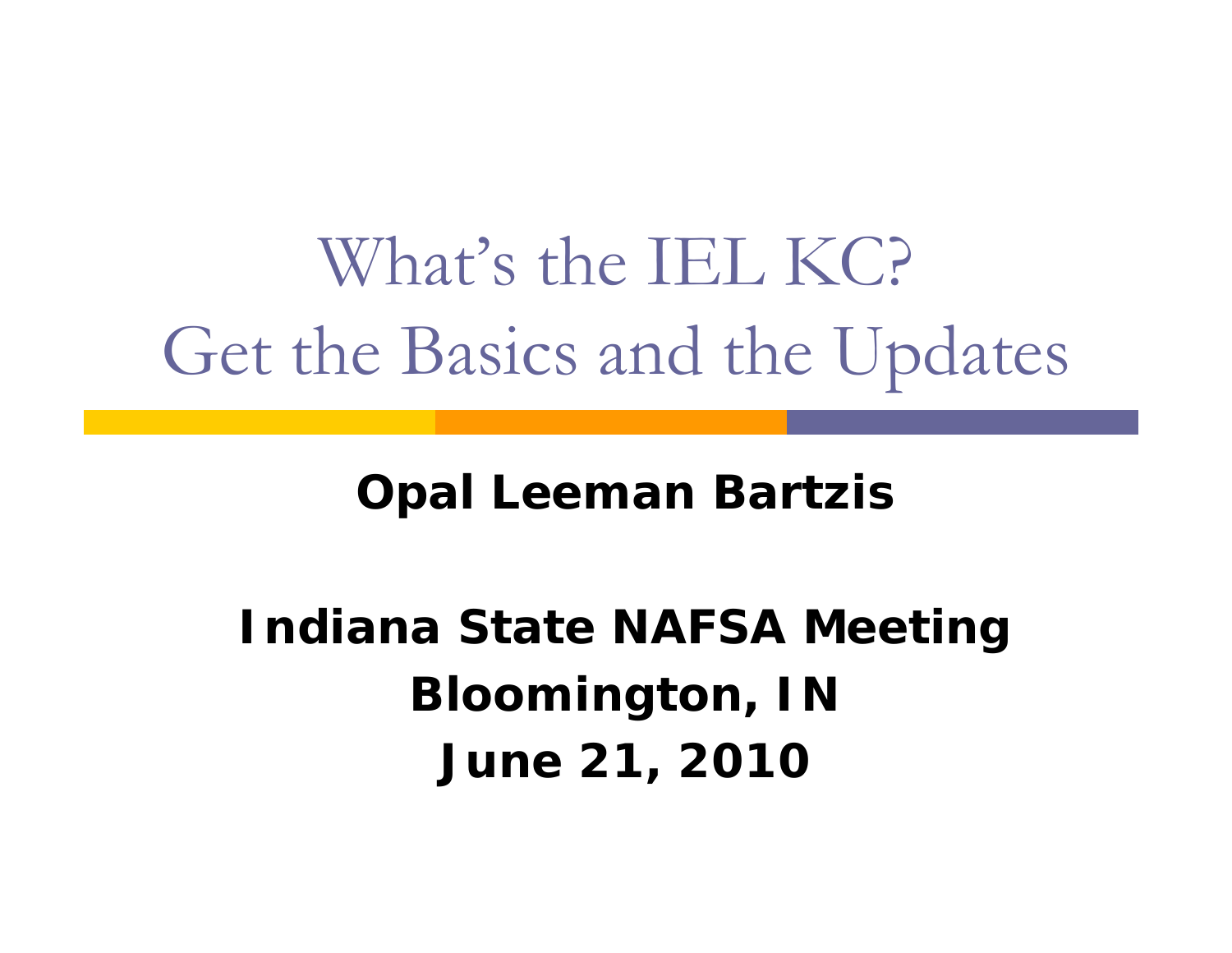# NAFSA Knowledge Communities

- **Change from previous "sections"**
- **KC-EA**Education Abroad
- **KC-ISSS** International Student and Scholar Services
- **KC-RAP**Recruitment, Admissions and Preparation
- **KC-TLS**Teaching, Learning and Scholarship
- **KC-IEL**International Education Leadership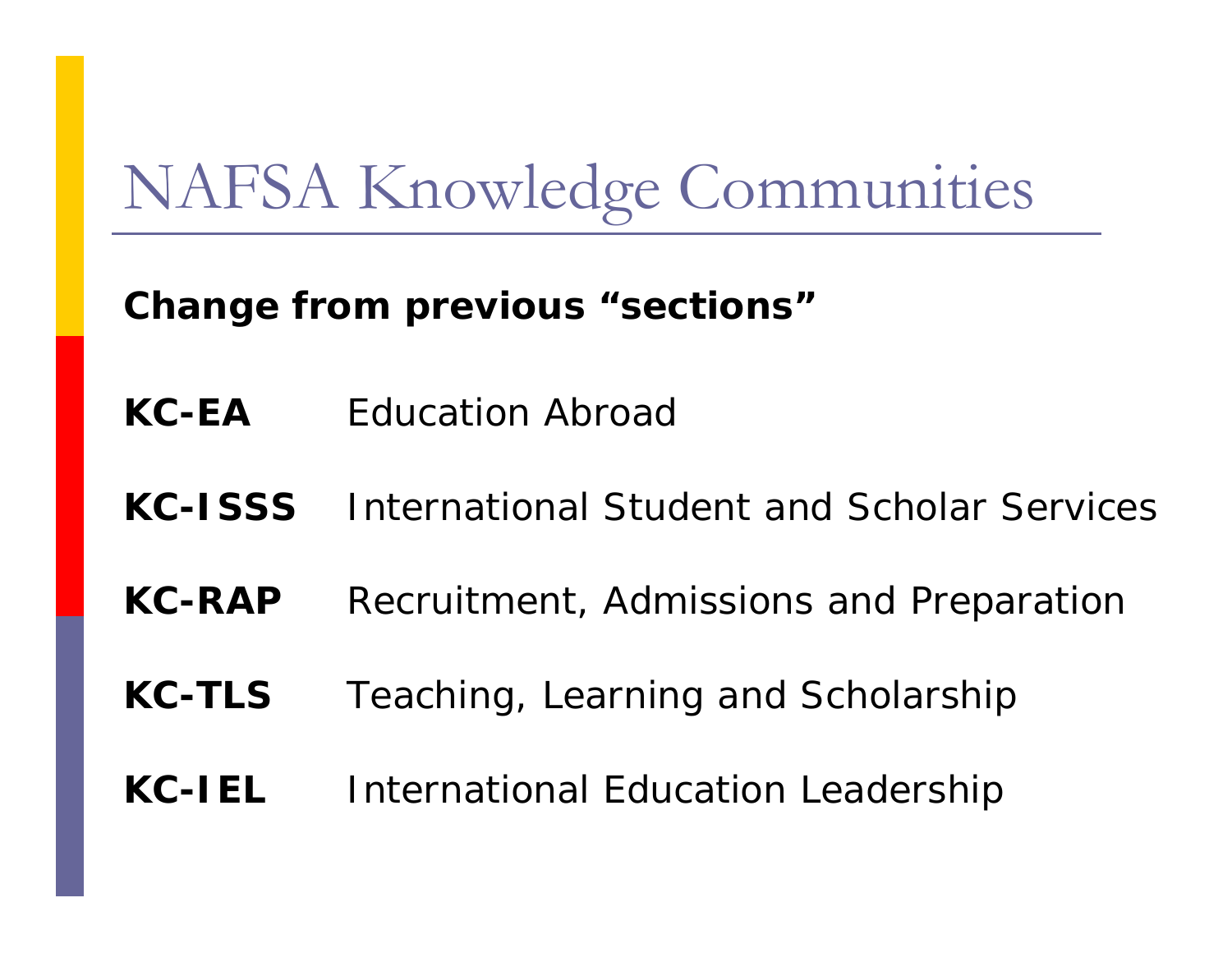## IEL KC National Leadership

- п William Brustein, chair The Ohio State University
- о Jeffrey Riedinger, chair-elect Michigan State University
- о Susan Buck Sutton, past chair Indiana University - Purdue University Indianapolis
- $\Box$  Britta Baron, co-leader conferences, training and symposia University of Alberta International
- о Jesse L. Lutabingwa, co-leader trends and research Appalachian State University
- $\Box$  Donna Mancini, leader information, resources, and networks Haverford College
- □ Barry J. Morris, co-leader trends and research Kennesaw State University
- $\Box$  Elaine Meyer-Lee, co-leader conferences training and symposia Saint Mary's College-Notre Dame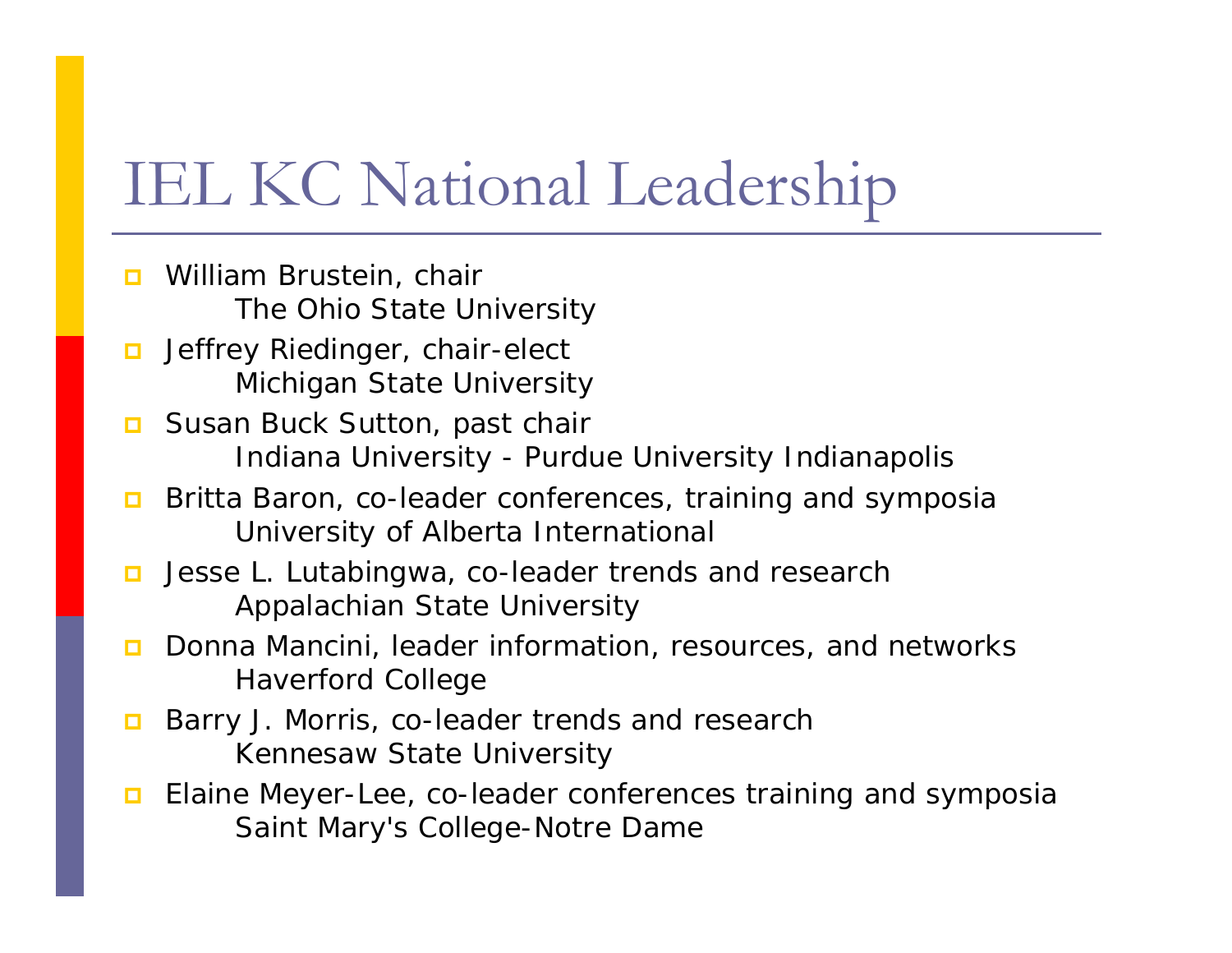### IEL KC Liaisons

 $\Box$  Opal Leeman Bartzis, Region VI IEL KC Representative Institute for Study Abroad, Butler University Note: Term ends on Dec. 31, 2010

- п IEL KC Professional Network Leaders
- $\Box$  Bob Stableski, NAFSA Staff Liaison NAFSA Senior Adviser for Planning and Service Development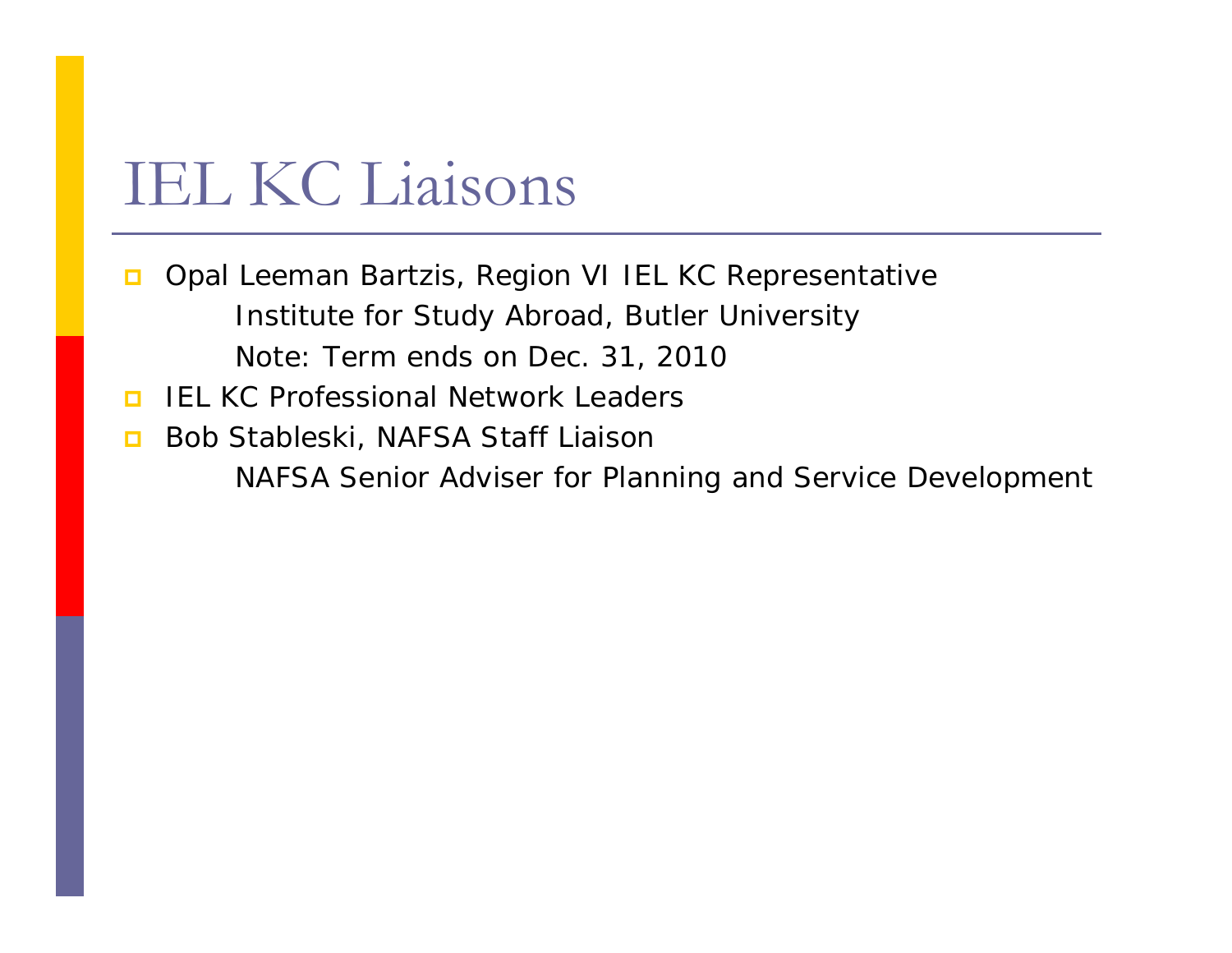### IEL KC

Addresses the needs of international professionals engaged in:

- **E** envisioning, coordinating and building commitment for internationalization
- working at the nexus of administration, faculty, and international education services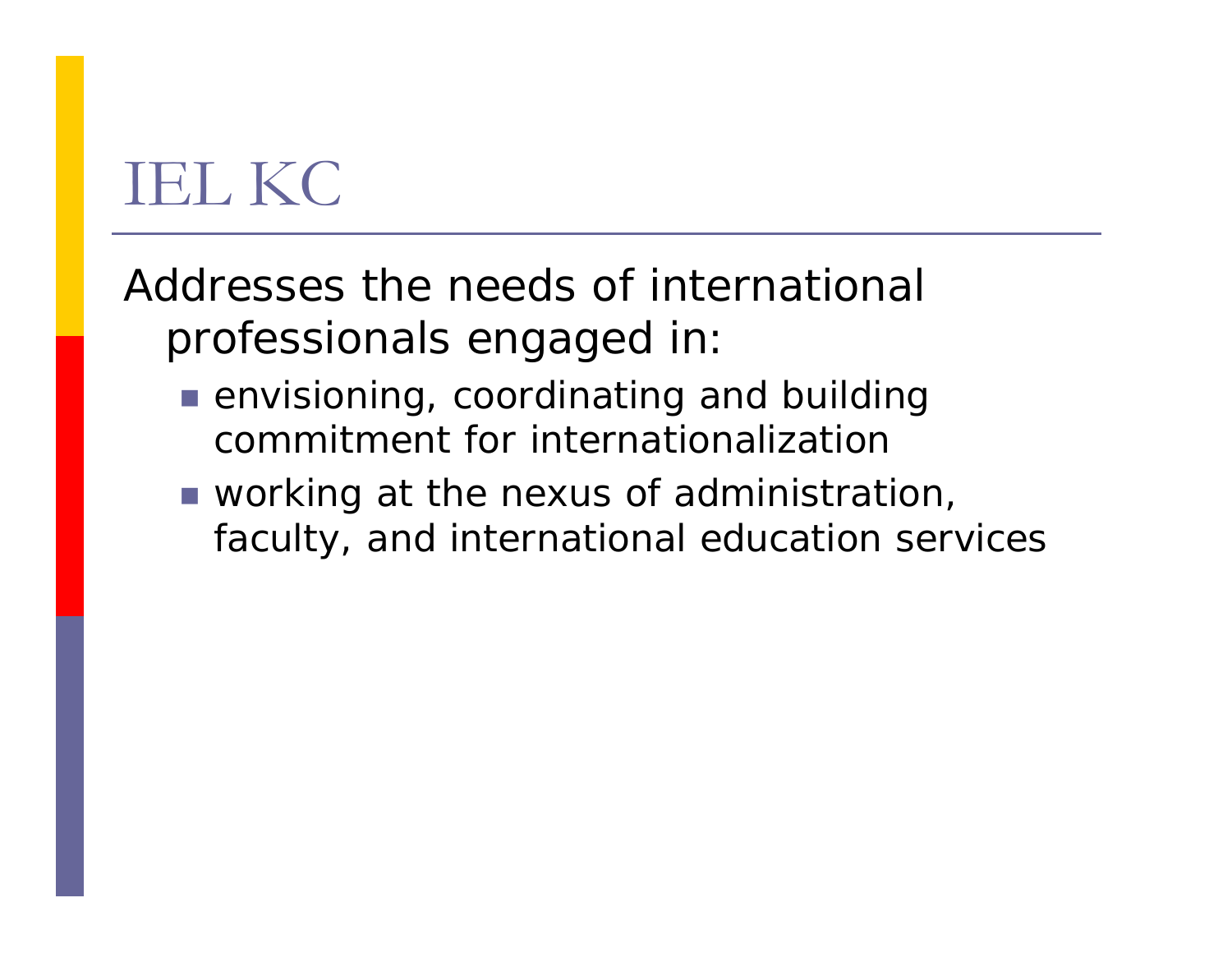## IEL KC Focus

- **O** Campus internationalization and leadership
- **O** NAFSA's strategic plan: recognizes internationalization of higher education as an area where more emphasis should be placed to "establish internationalization as an essential component of higher education" in the United States.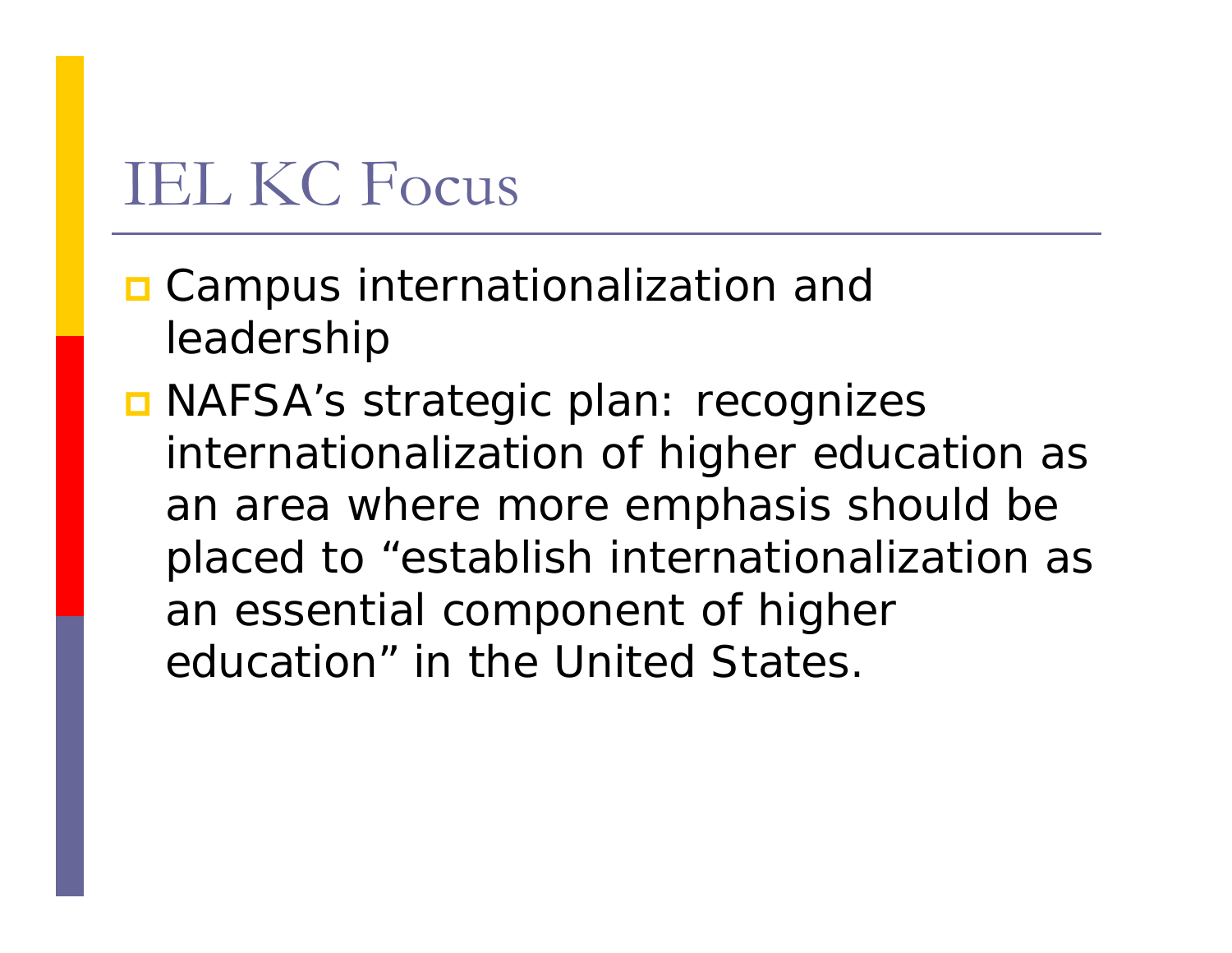### Definition of Internationalization

**O** NAFSA's working definition of internationalization:

"Internationalization is the conscious effort to integrate and infuse international, intercultural, and global dimensions into the ethos and outcomes of postsecondary education. To be fully successful, it must involve active and responsible engagement of the academic community in global networks and partnerships."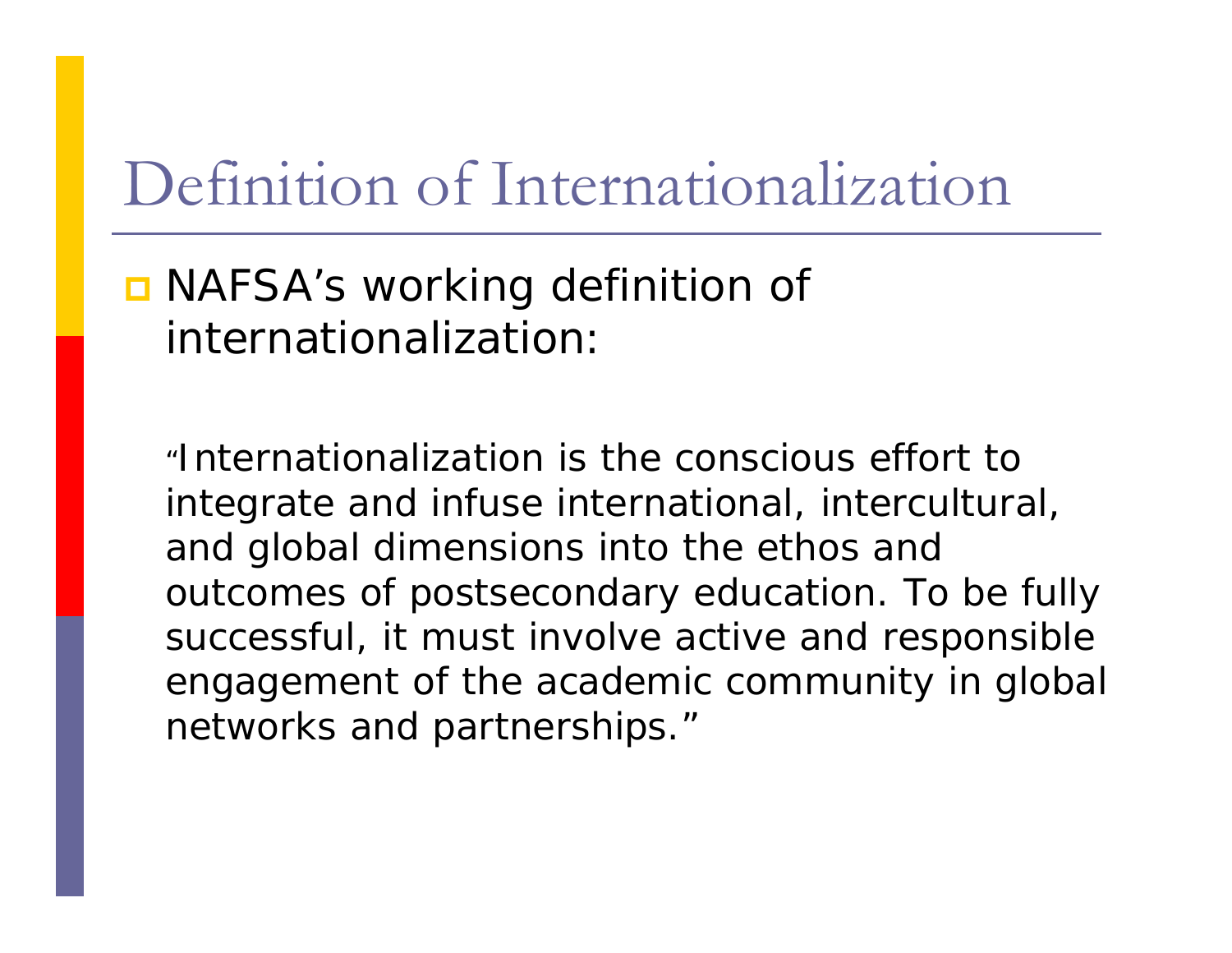### Benefits of Internationalization

**O** Taskforce: "Internationalization will ultimately leverage the collective assets of the higher education sector to create a new generation of global citizens who will in turn contribute to the advancement of social and economic development for all."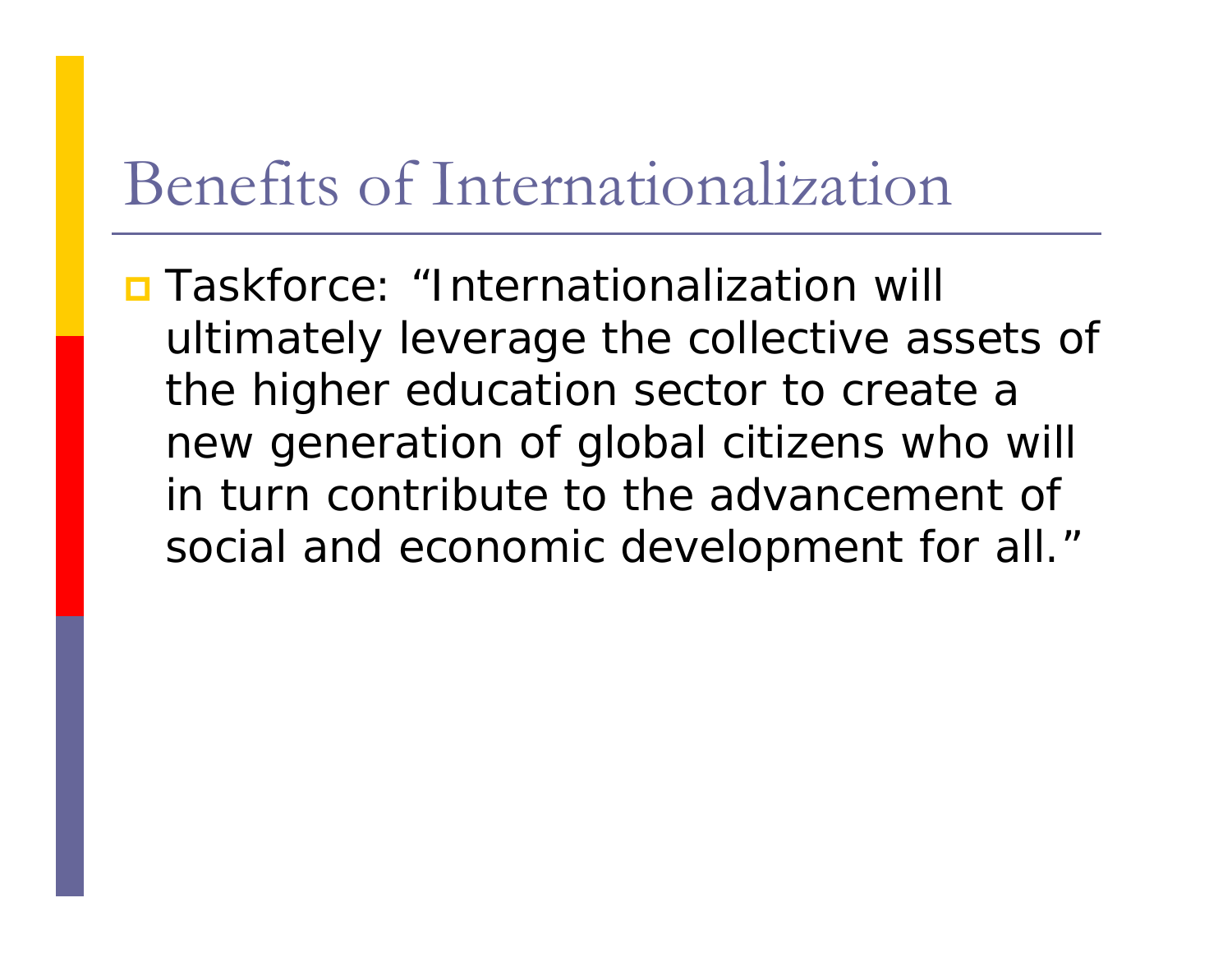### IEL KC Professional Networks

### **n** Leading Internationalization Network

Reinforces the skills and knowledge of trends, data and information senior international officers need to be successful. Provides networking opportunities that serve SIO interests and needs.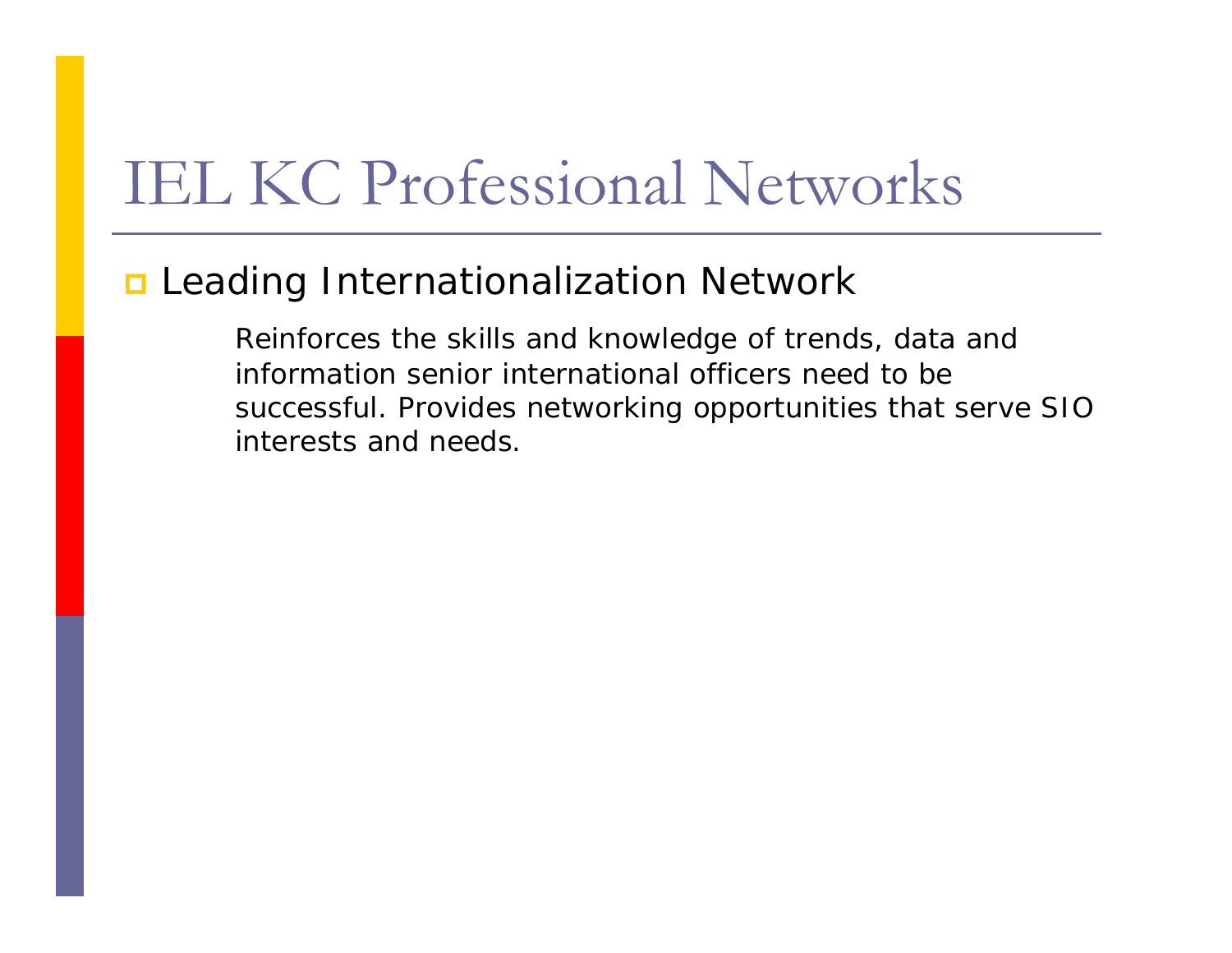### IEL KC Professional Networks

### **D** International Education Leader Development Network

1. Serves professionals with substantial experience in the field who seek to continue their professional development through sustaining or advancing their careers.

> 2. Serves SIOs who have been appointed to their positions from other areas but lack substantial experience in the field.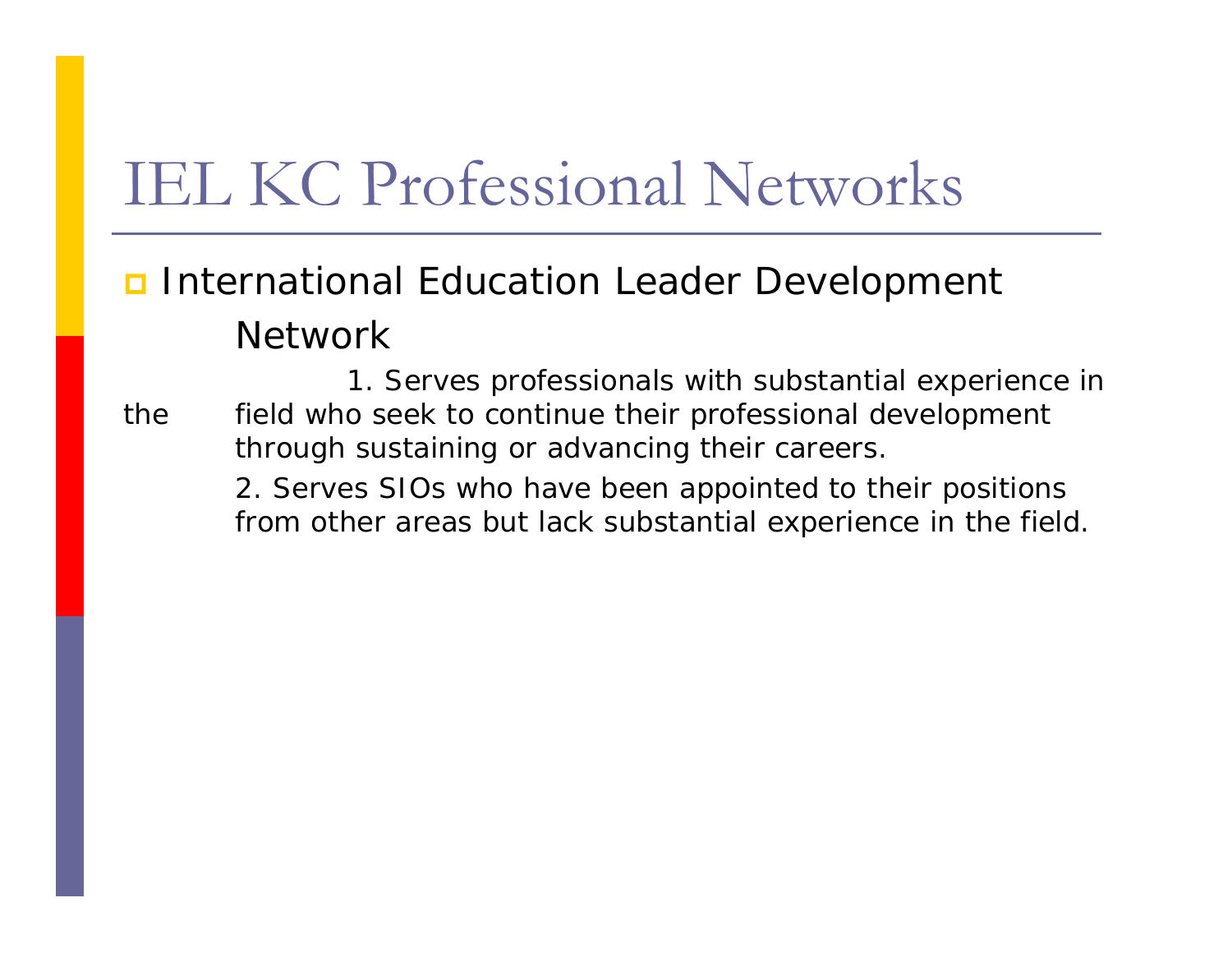### Network Content

#### $\Box$ Practice Resources

- $\mathbb{R}^3$ Advocating for International Education
- H. Global and National Trends in Higher Education
- m. Resources from International Education Leaders and other International Education Associations
- Continuing Professional Development

### **<u>n</u>** Publications

- Careers in International Education
- F. Cooperating with U.S. universities
- $\Box$ Collegial Conversations [www.nafsa.org/cc](http://www.nafsa.org/cc)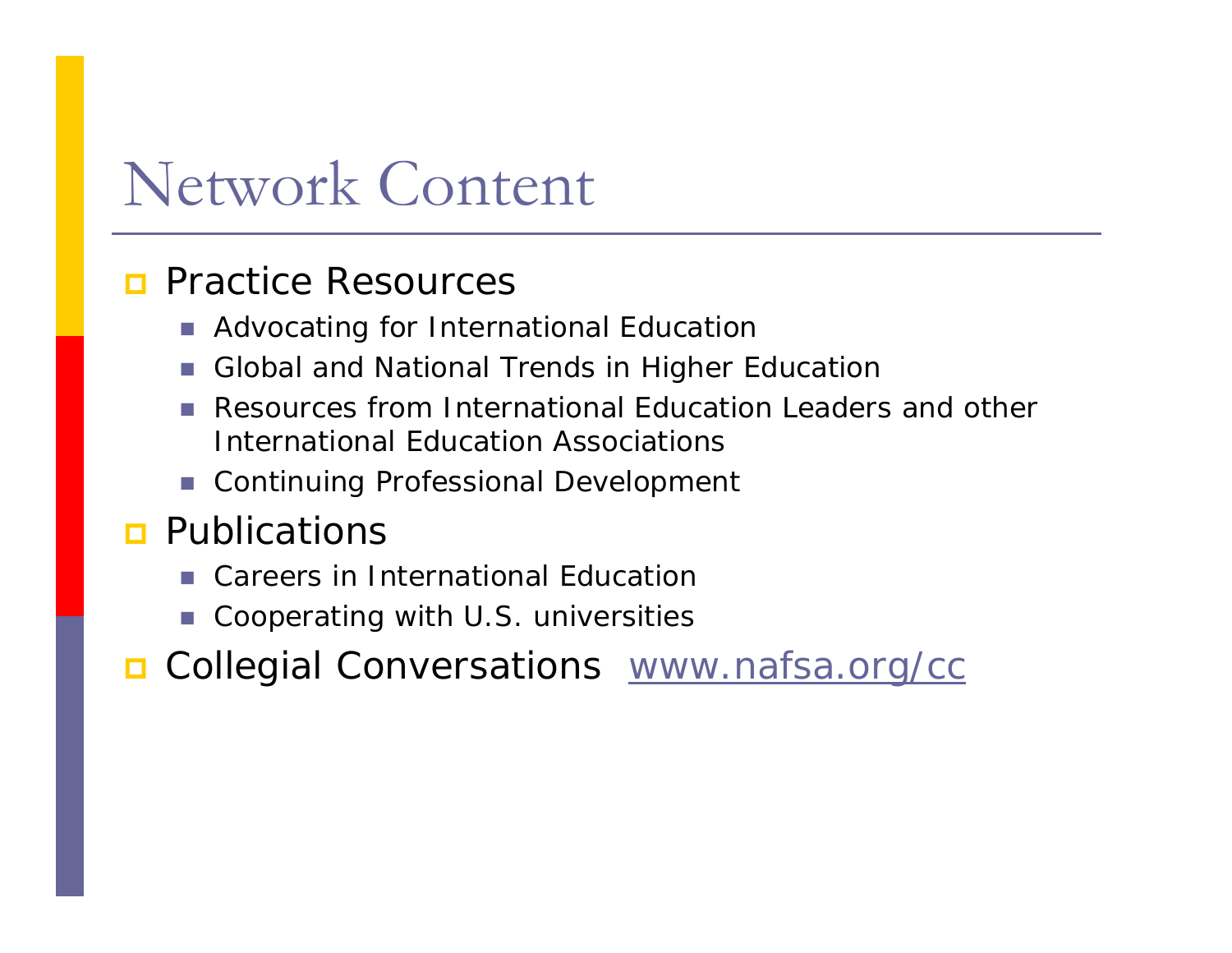# Collegial Conversations - Examples

- Providing Post Study Abroad Support -It's Easier Than You Think!
- **D** J Student Intern Category
- **<u>n</u>** When to Refer a Student or a Scholar to an Attorney
- Implementing the Interim Final OPT Rule -One Year Out
- **<u>Elles</u>** Is a Doctoral Degree Necessary for International Educators' Career Advancement?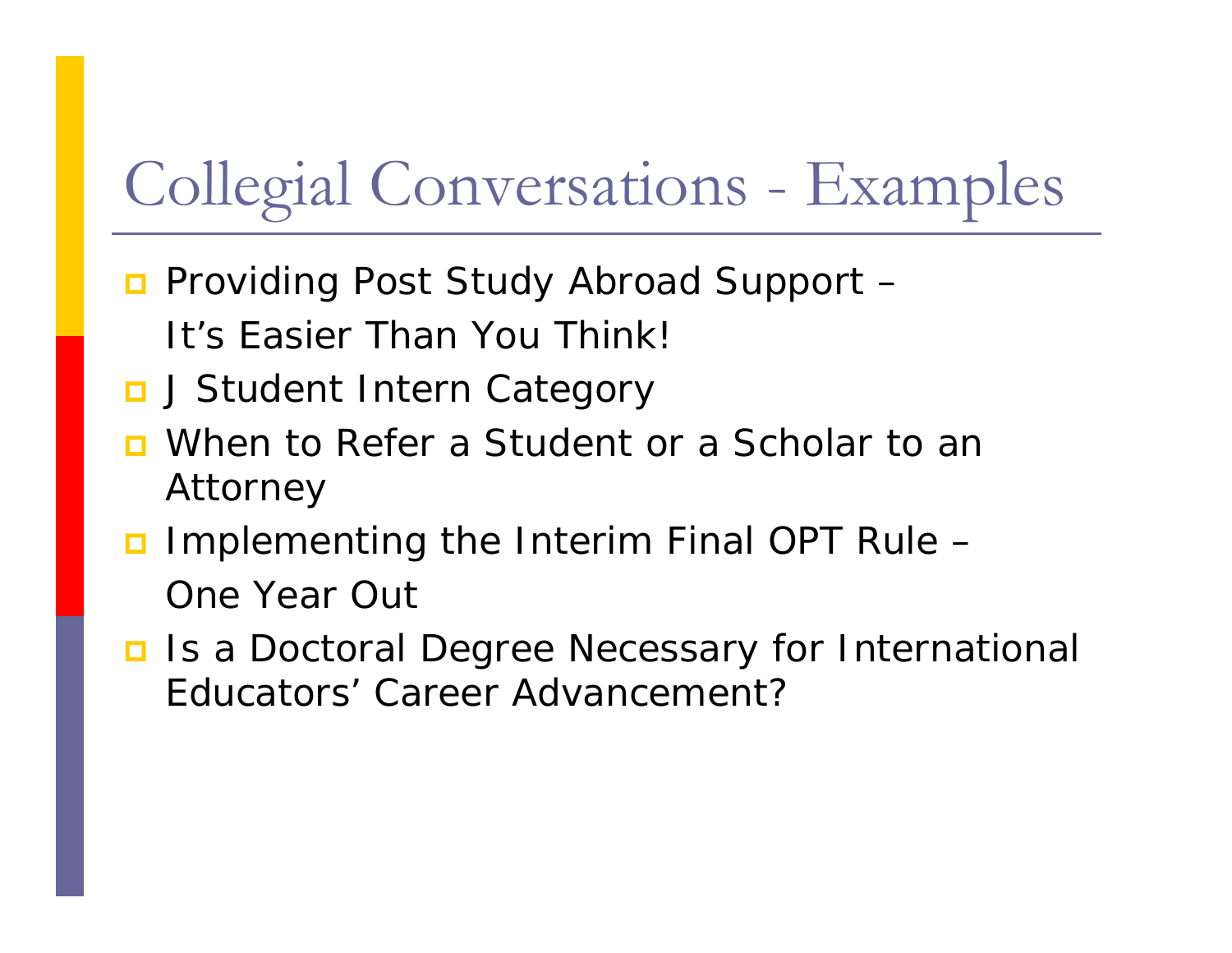# Collegial Conversations - Examples

### **Dr. Jane Knight, University of Toronto**

#### **"Unintended Consequences of the Growth of Internationalization"**

Knight focuses her research on the international dimension of higher education at the institutional, system, national, and international levels. Her work in over 60 countries brings a comparative, development and international policy perspective to her research, teaching and policy work.

### **Dr. David Larsen, Arcadia University**

#### **"A Frank Conversation with a Veteran International Educator"**

Larsen is a former faculty member (American literature) who served as executive director of the Fulbright Foundation in Greece. He directed an administrative division of IIE in New York, and was director of the Center for International Education at the University of Tennessee. He is the former President of Arcadia University's Center for Education Abroad.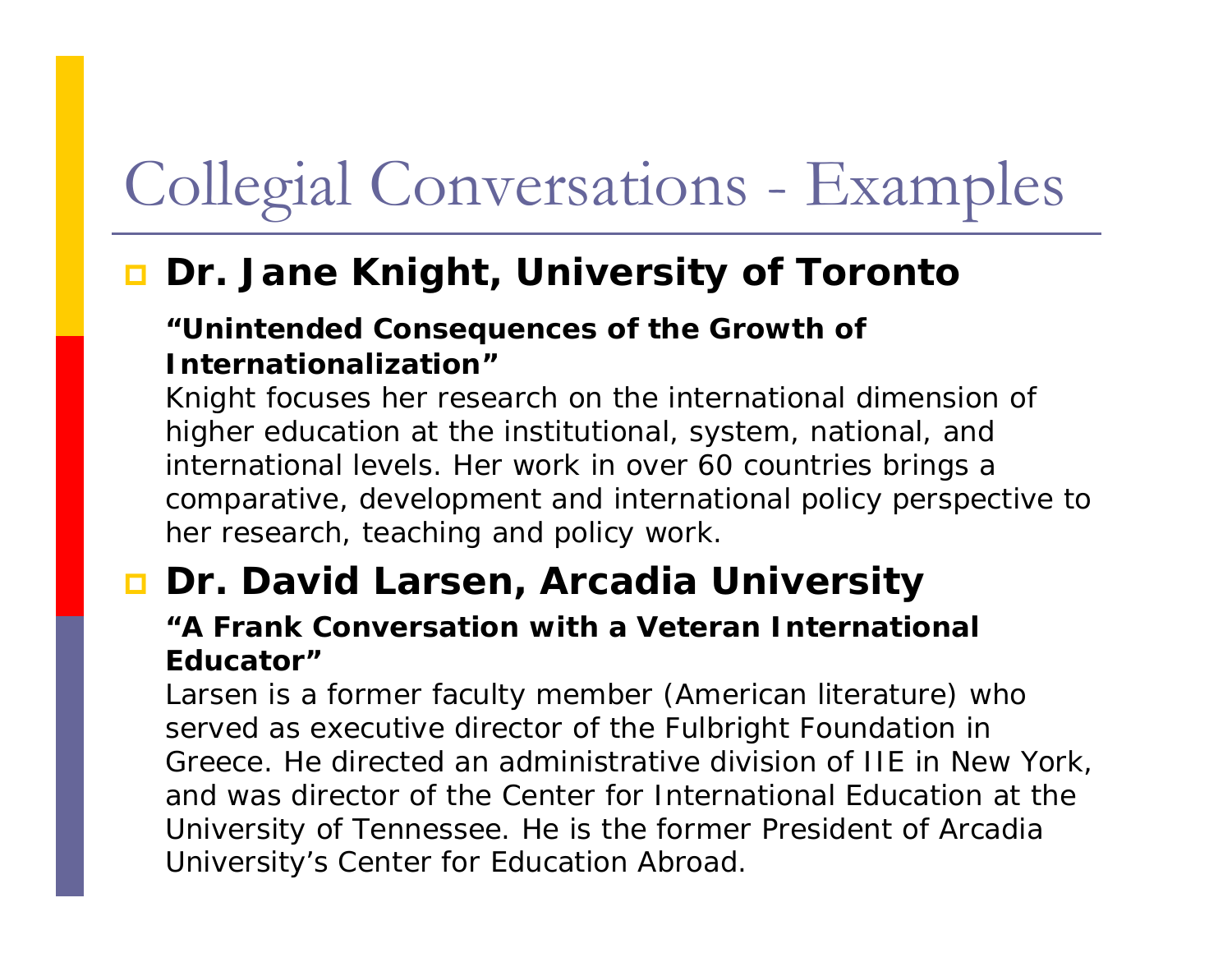# Collegial Conversation Key Questions

- What do you wish you had known ten years ago that you know now?
- **D** What are current concerns and trends that you see as critical from your view of the international education field?
- What are the resources that you use to keep abreast professionally?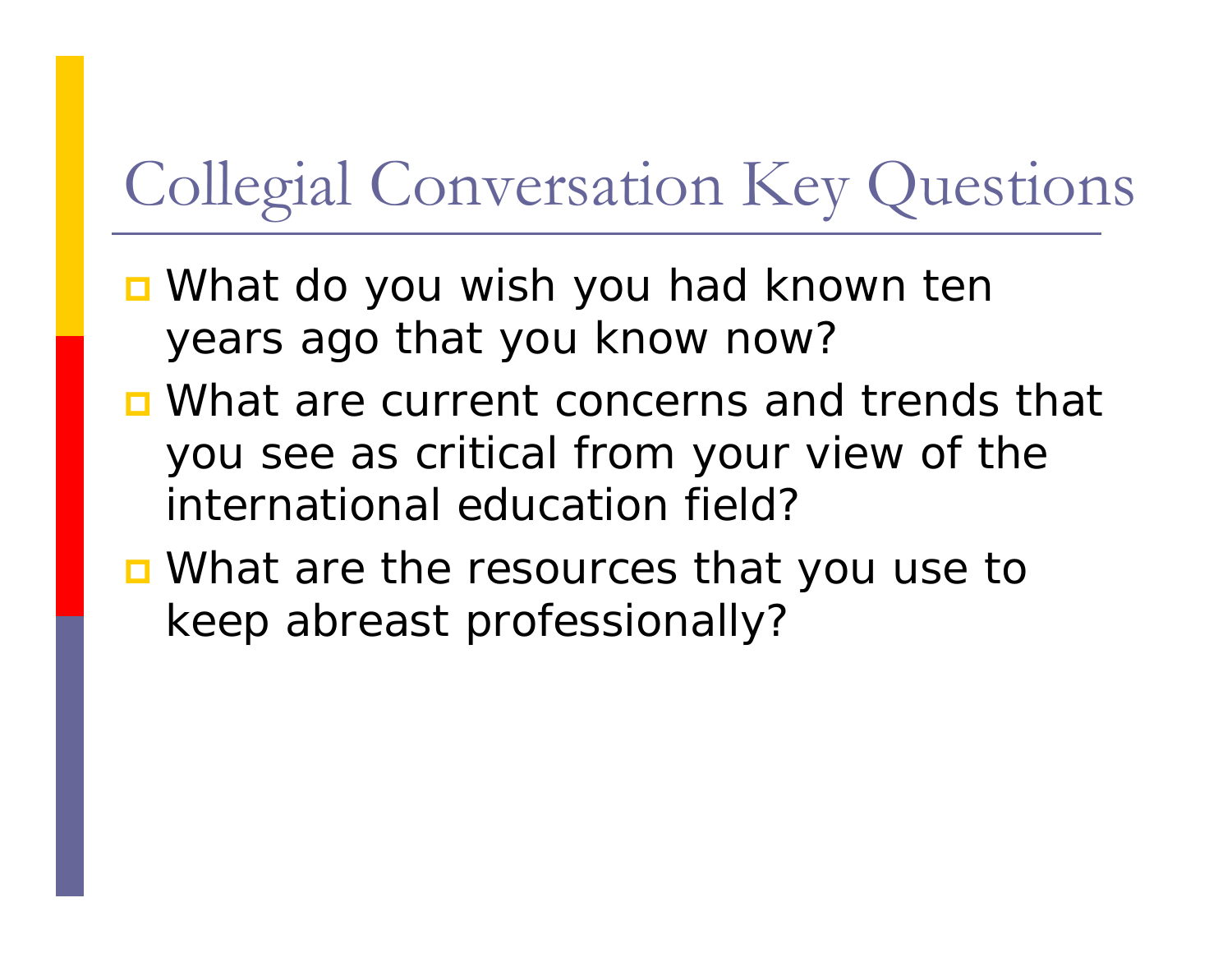## Sample IEL KC Projects

- **D** Work with NAFSA task force to establish internationalization as an essential component of higher education.
- Washington Symposium examining new developments in foreign policy.
- **Retreat to develop ways to reach out to all** NAFSA IE leaders.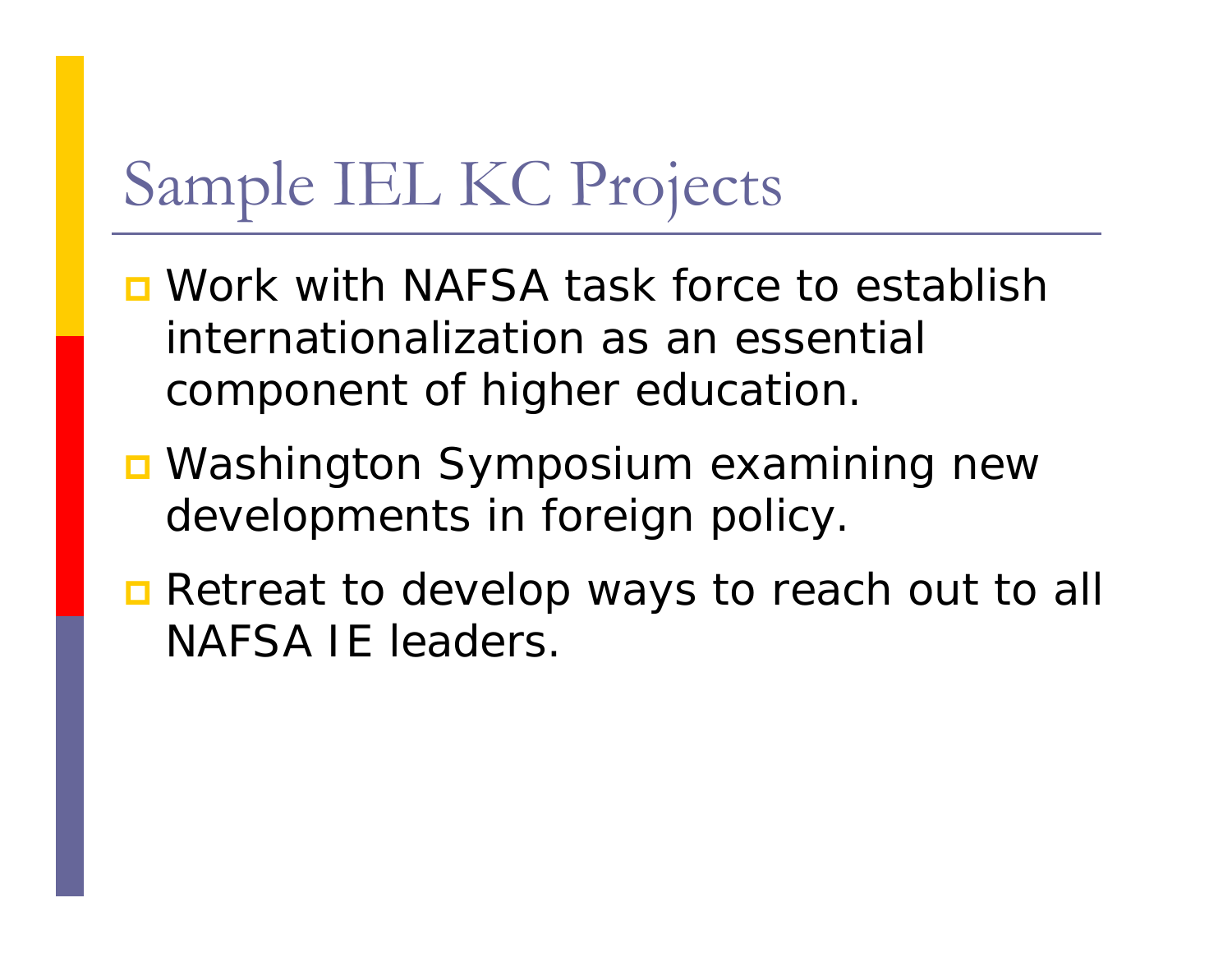## IEL National Conference Events

- $\blacksquare$  **IEL KC Networking Reception**
- **D IEL KC Breakfast**
- **D IEL KC National Leadership Team Meetings**
- **DIEL KC Regional Rep Meetings**
- **<u>EL KC</u>** Sessions, Poster Sessions and **Workshops**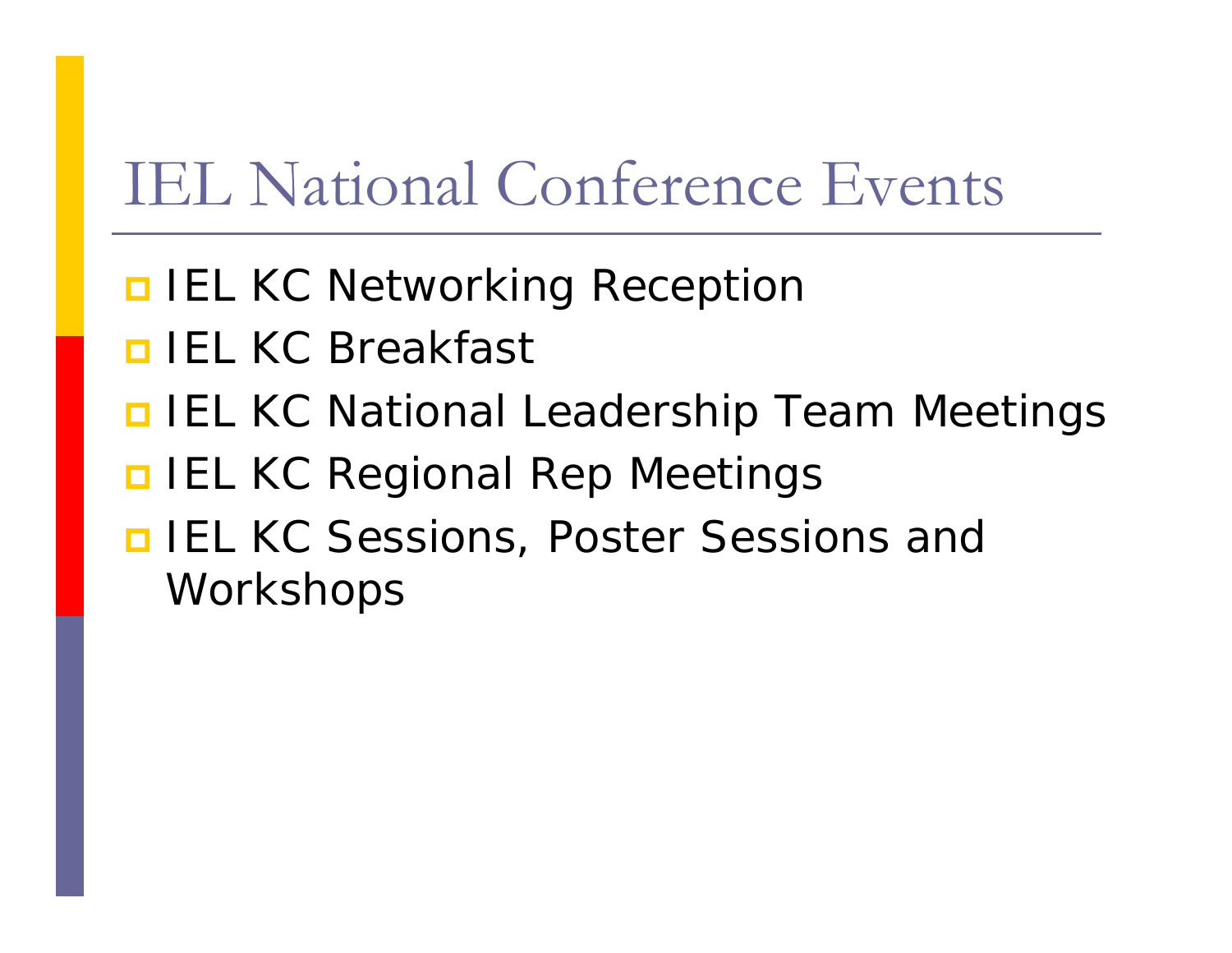## IEL National Workshop Examples

- □ (CTW) Advancing Campus Internationalization: Integrating Institutional Review and Learning **Outcomes**
- **D** (CTW) Building Support for Internationalization: Educational Travel for Faculty and Administrators
- □ (CTW) Strengthening Leadership in International Education in the United States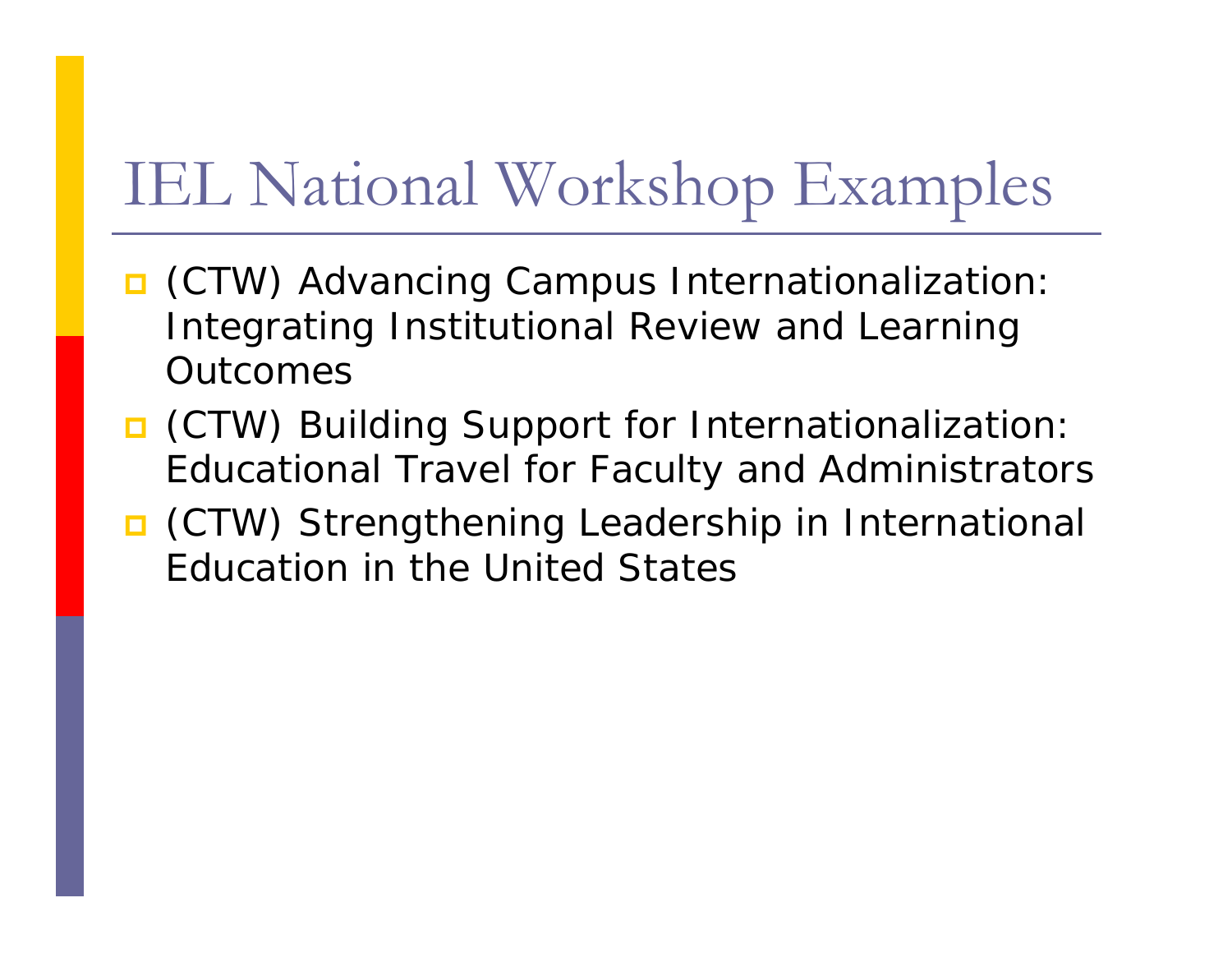## National Session Examples

- о Campus Internationalization Strategies for Challenging Times
- □ The View from the Provost's Office: Critical Skills and Knowledge for Senior International Educators
- о Internationalizing the Academic Self: Learning and Teaching in International Higher Education
- n Making Networks and Consortia Work: Successful Models of Multi-lateral Cooperation
- □ Global Regionalisms and Higher Education
- ◘ Policy-making in International Education: The View from Washington DC
- п Internationalization: How Five Award-winning Institutions Overcame Hurdles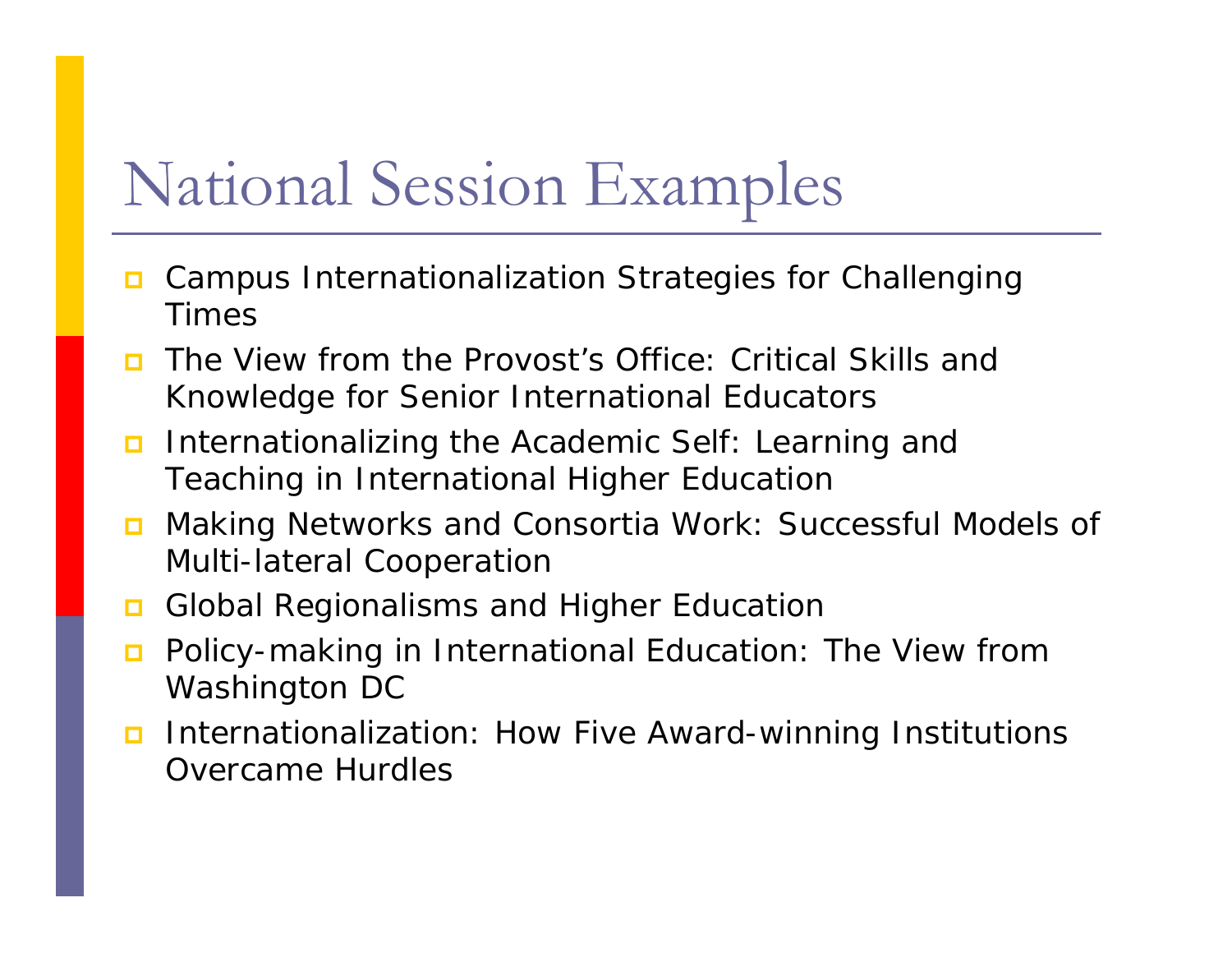## National Session Examples

- о Shifting Trends in Global Student Mobility: Who is Going Where?
- о Internationalizing US Schools of Education: Three Diverse **Perspectives**
- $\Box$  Measuring Internationalization of Higher Education: Lessons Learned in the Development of Indicators
- **n** Advancing Internationalization on our Campuses through Research
- Running an Overseas Office: Models, Goals and Challenges
- ◘ The Ins and Outs of Dual and Joint Degrees for Your Campus
- $\Box$  What Not to Fear: Negotiating International Contracts and Agreements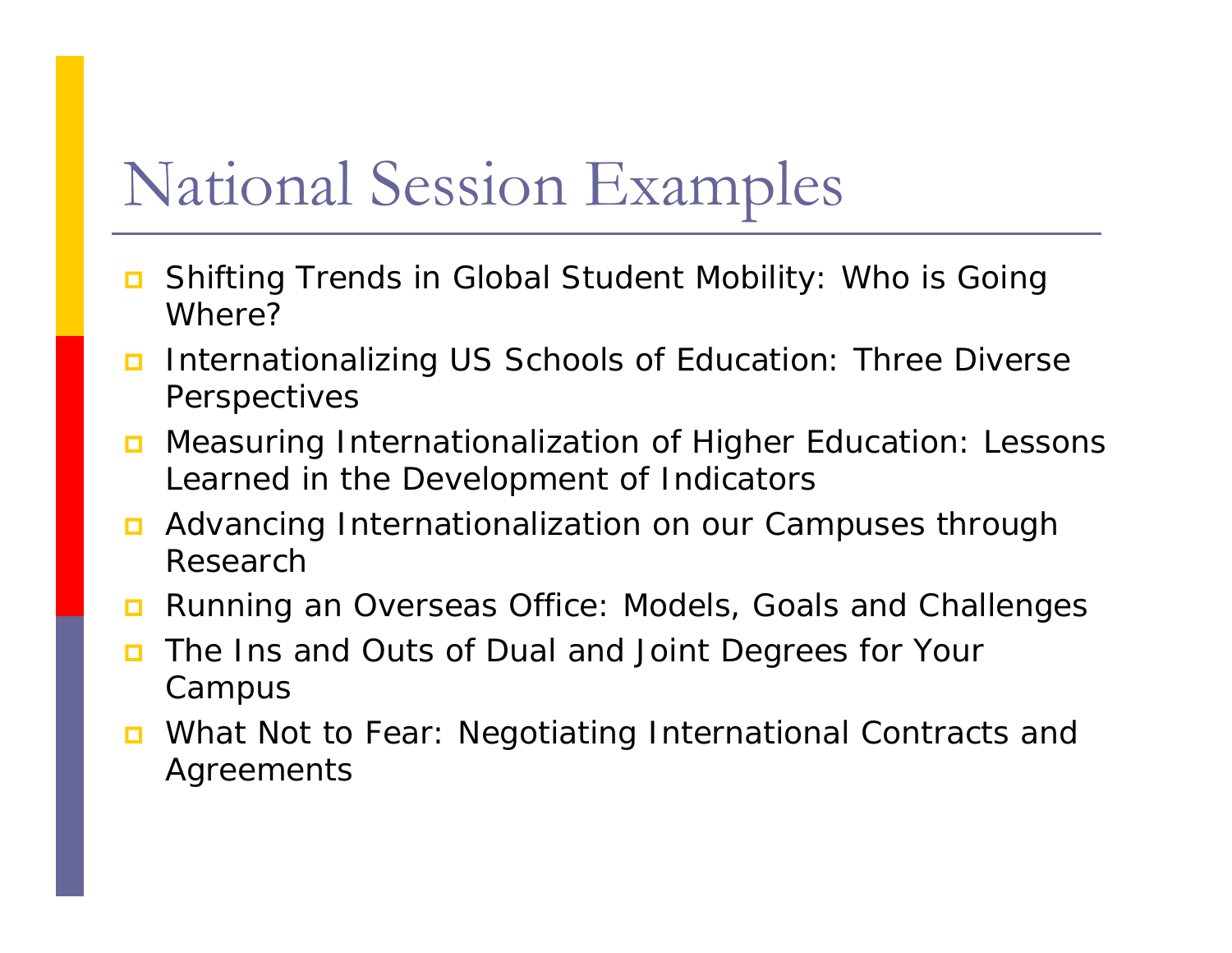## New Goals for the IEL KC

**D** Work more closely with the other knowledge communities

> "Internationalization is a wide-ranging process that involves all segments of international education, and NAFSA is unique in that it encompasses many disciplines that contribute to internationalization in its membership."

> > *Mary H. Reeves, Vice President for Education and Professional Development, NAFSA*

- **□** Cooperate with other professional organizations on research and projects
- **O** Create a comprehensive development program for recently appointed SIOs
- **<u>n</u>** Pilot a mentoring program for new SIOs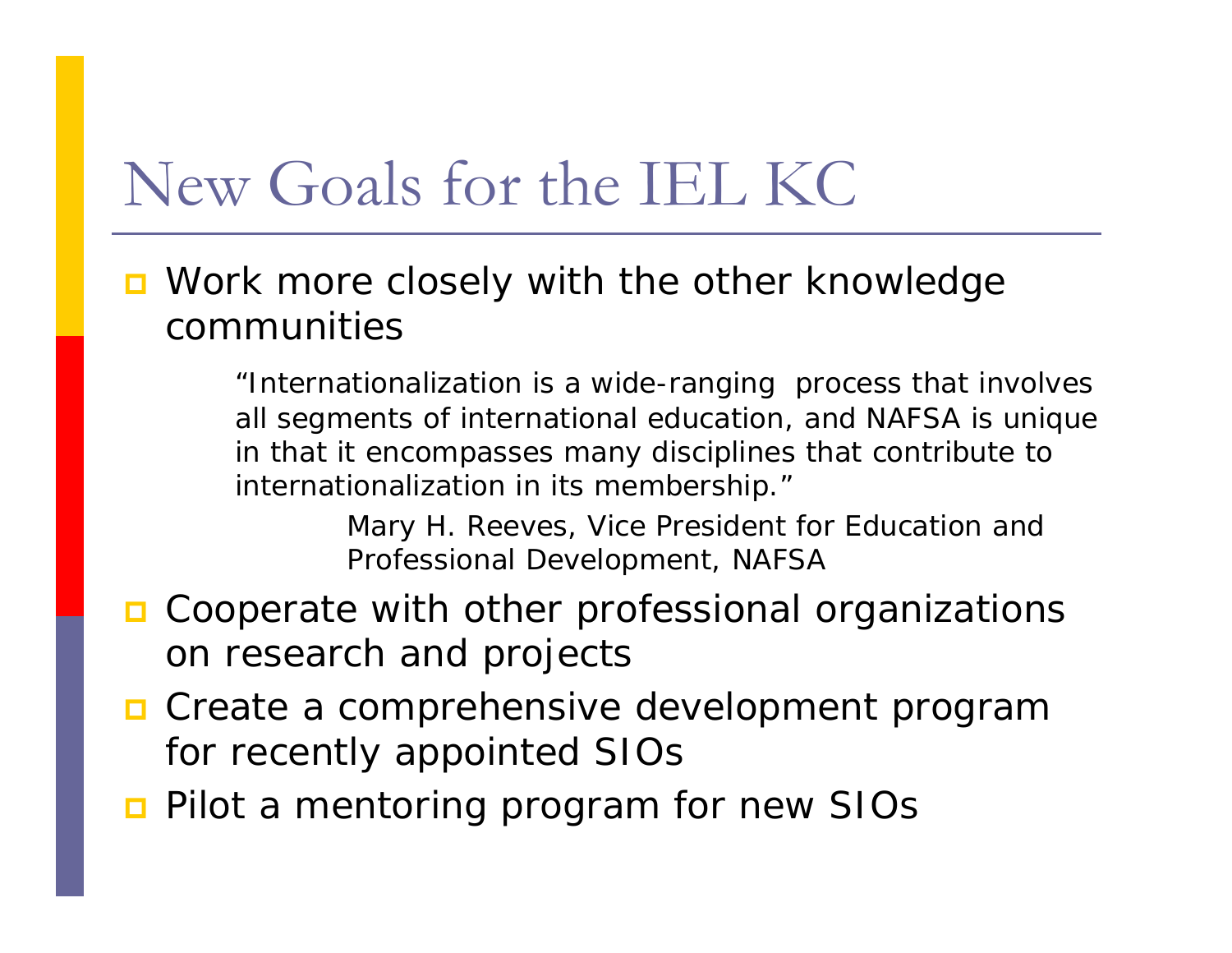## New Goals for the IEL KC

- $\Box$  Develop a national conference symposium for IEL members focusing on trends in the field and their implications for higher education
- Develop at least two CEP workshops:
	- **Internationalization 101** 
		- (exploring how NAFSA disciplines interact to support internationalization)
	- Budgets, Financing and Fundraising for SIOs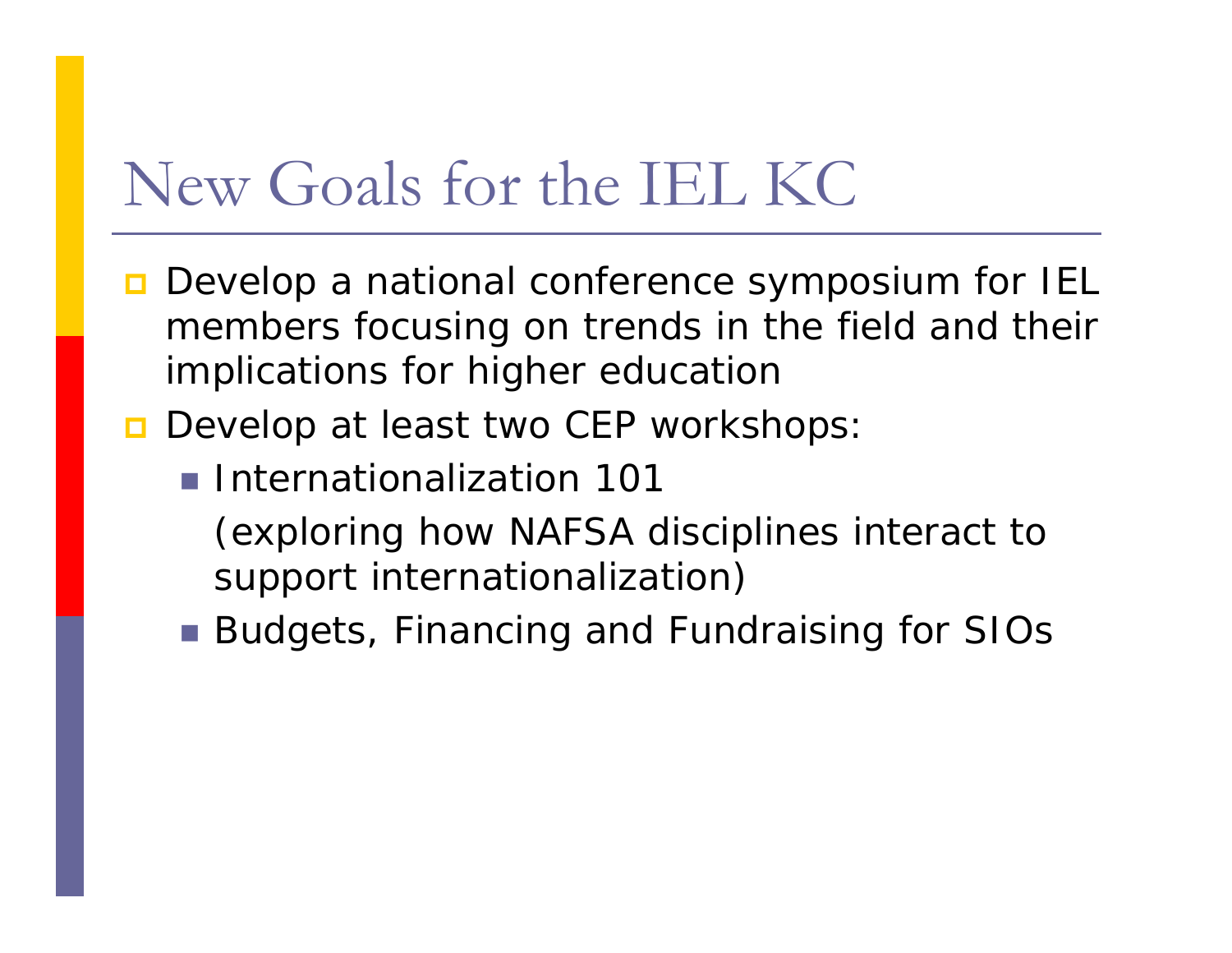### IEL KC at the Region VI Conference

 $\Box$ International Education Leadership Colloquium

- 2008 and 2009 Recaps
- 2010 Plans: "Furthering Campus Internationalization in Times of Economic Challenge"
- **□ Single-day Events (typically Monday)**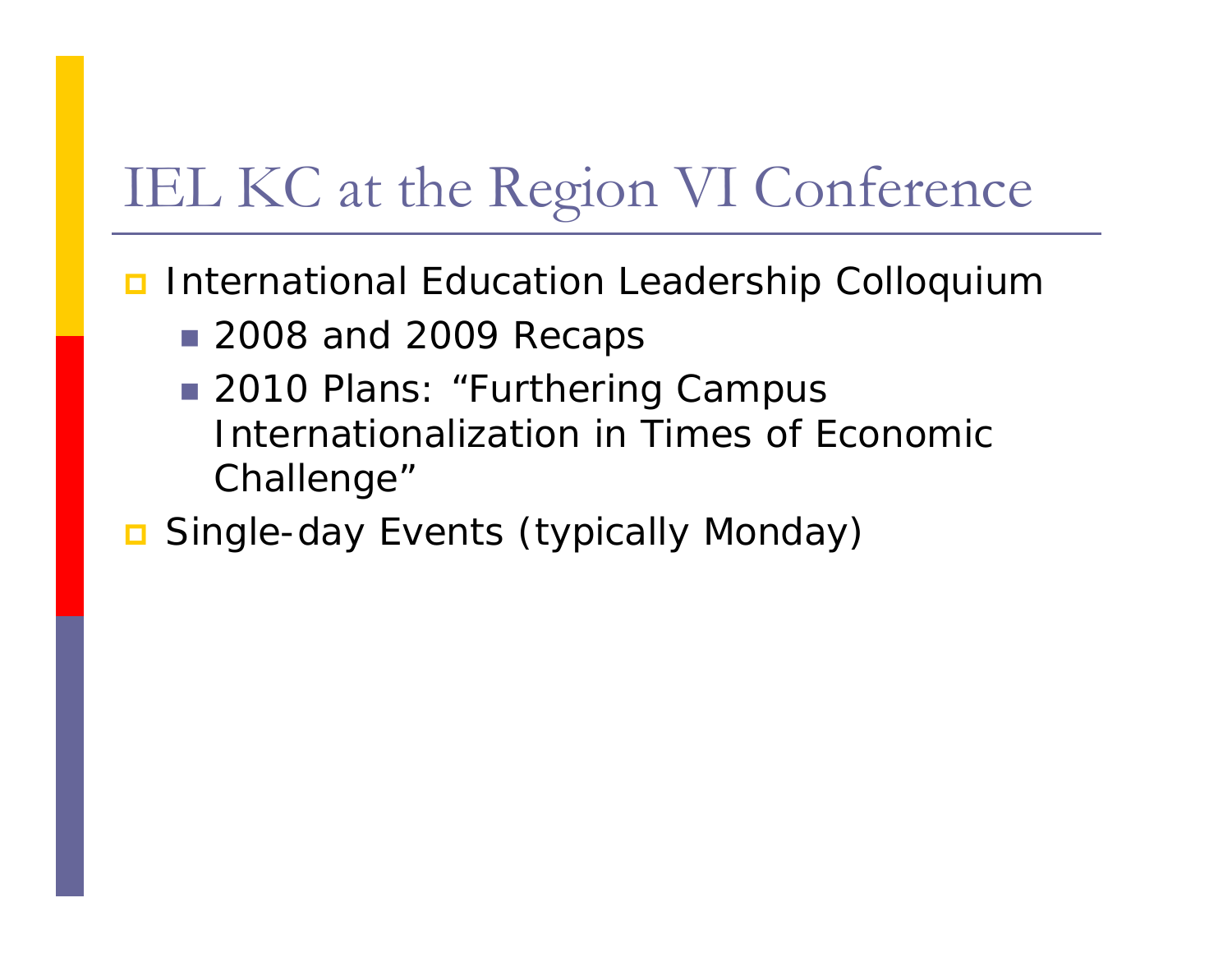# Challenges

- **O** Senior officials have many demands on their time
- **□** State and regional participation is sometimes impossible
- **Involvement with multiple professional** organizations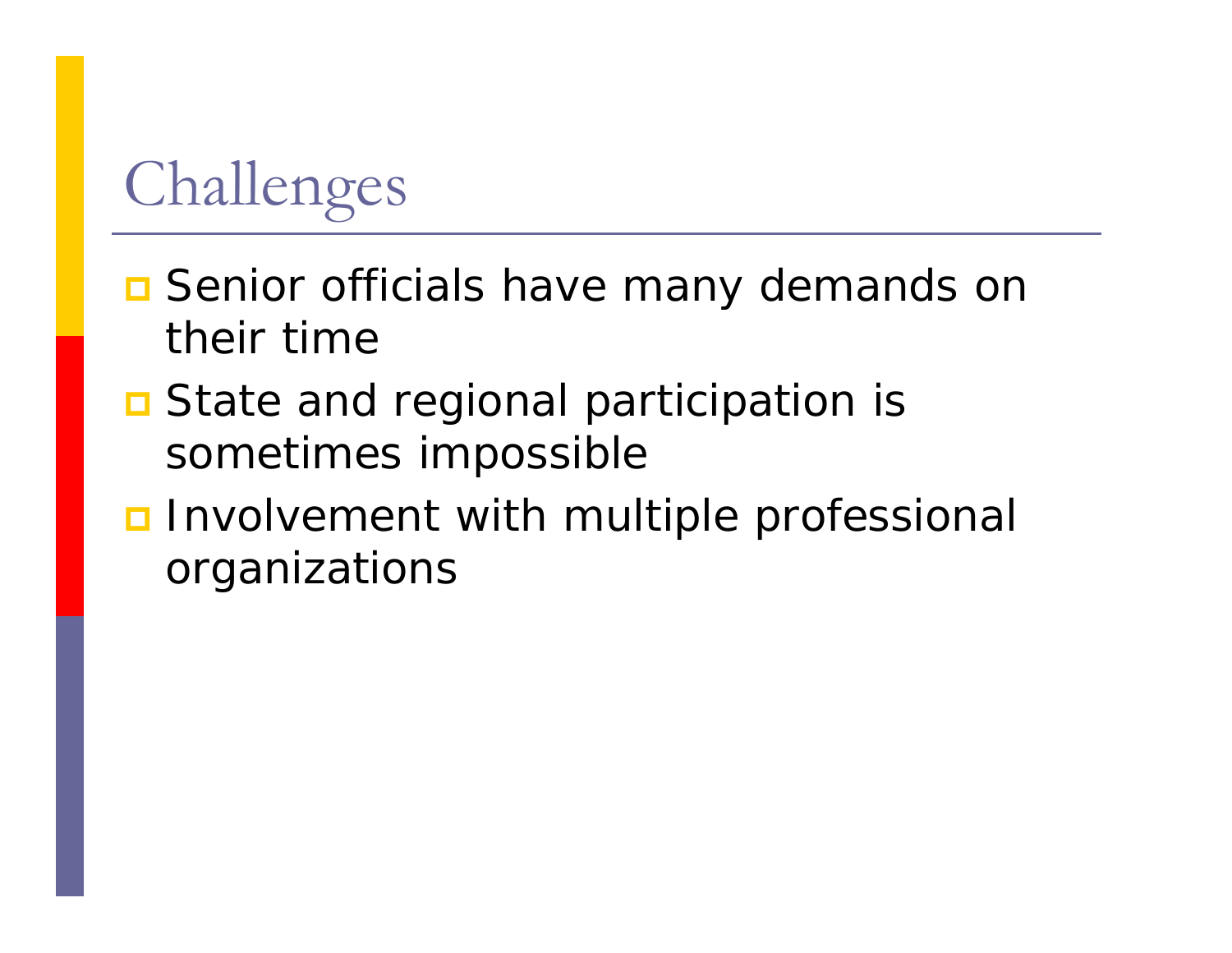### Resources

- $\Box$  "Transforming Internationalization through Partnerships" by Susan Buck Sutton, *International Educator,* Jan./Feb. 2010
- **D** <u>[www.campusinternatinalization.org](http://www.campusinternatinalization.org/)</u>

The common portal of the Inter-association Network on Campus Internationalization (INCI)

- **D** Various reports from NAFSA and ACE on campus internationalization at <http://www.nafsa.org/resourcelibrary/default.aspx?id=8410>
- . AIEA Report: "A Research Agenda for the Internationalization of Higher Education in the United States"
- о *Journal of Studies in International Education*
- □ *Frontiers: The Interdisciplinary Journal of Study Abroad*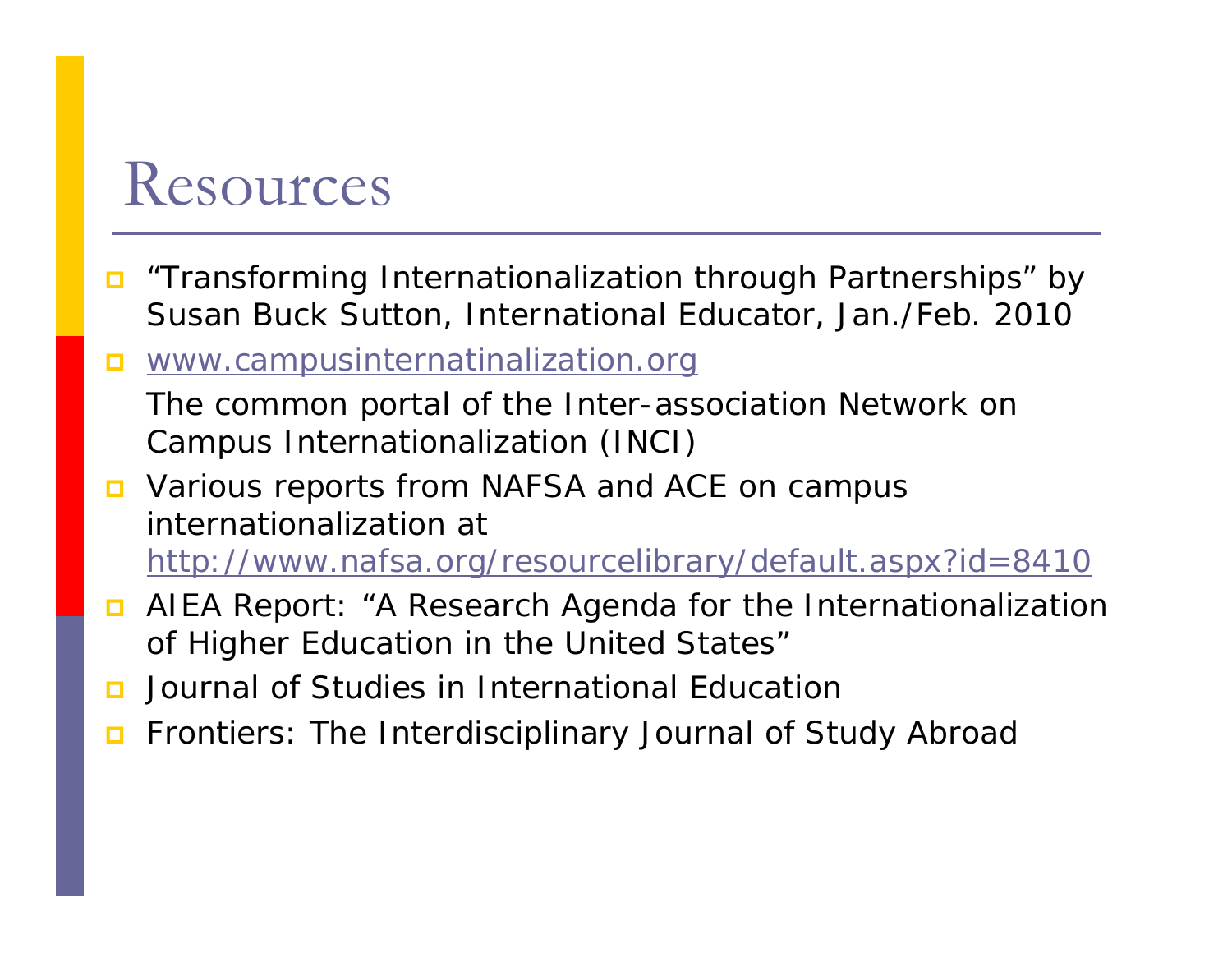# Getting Involved

### **Pathways to senior level positions:**

- **Advanced degrees**
- **Leadership experience**
- **Management experience**
- **International experience**
- **Foreign language proficiency**
- **Teaching experience**
- **Involvement in professional organizations**
- **Specialization and research**
- Networking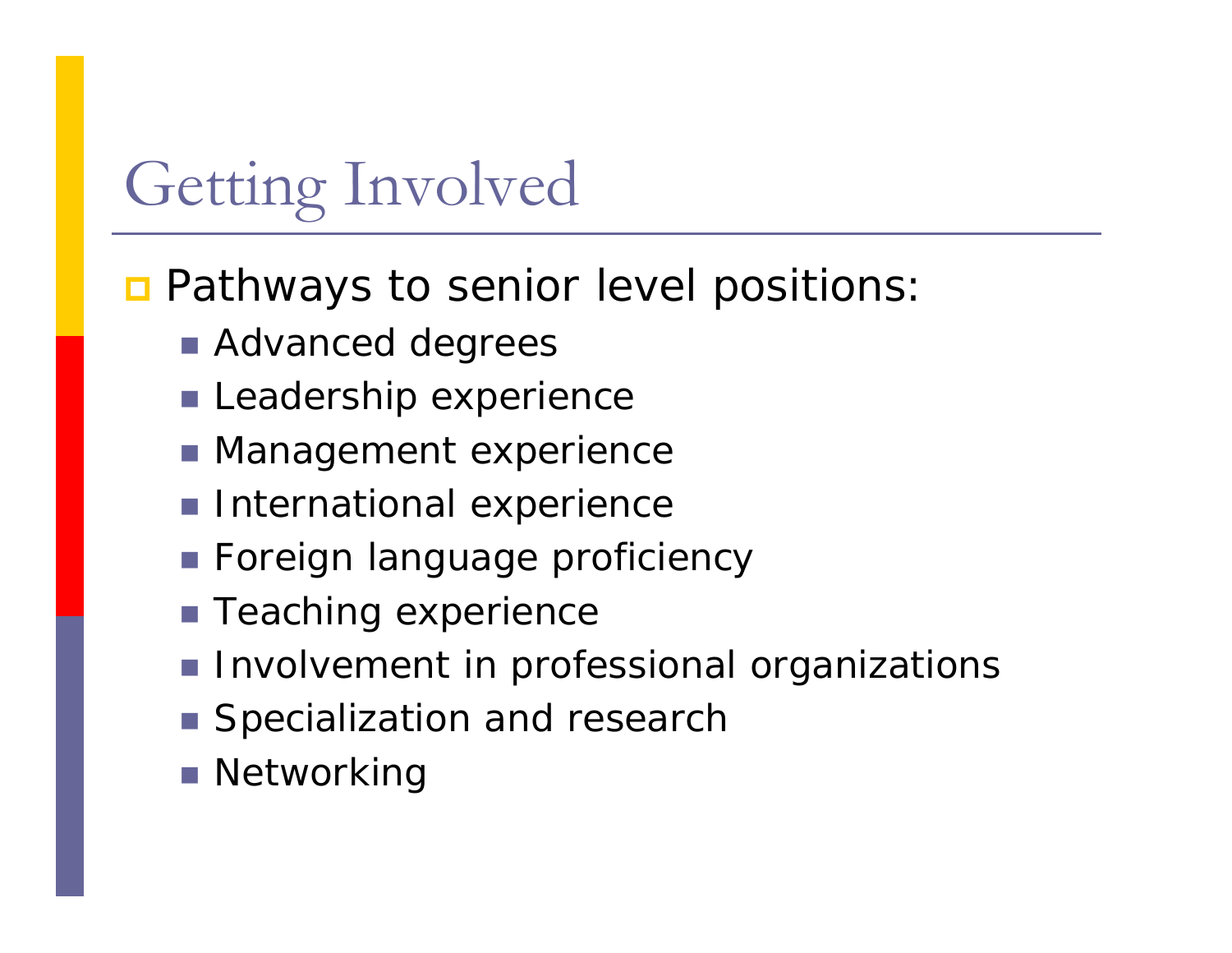# Region VI IEL KC Rep Position

- □ Open as of Jan. 1, 2011. Apply by Oct. 1, 2010. Contact Jodie Beatty, Region VI Chair, at hibeatty@ius.edu.
- **General responsibilities:** 
	- $\mathbb{R}^3$ Organize and facilitate IEL Colloquium for regional conference.
	- $\mathcal{C}^{\mathcal{A}}$ Solicit IEL session proposals for regional conference.
	- T. Facilitate networking among IEL persons throughout region.
	- $\mathbb{R}^3$ Submit two Region VI newsletter articles per year.
	- F. Attend spring team training and post-conference team meeting.
	- T. Attend national conference (if possible) and IEL-related events and meetings.
	- **Tale** Member of NAFSA.
	- m. At least five years of experience in international education.